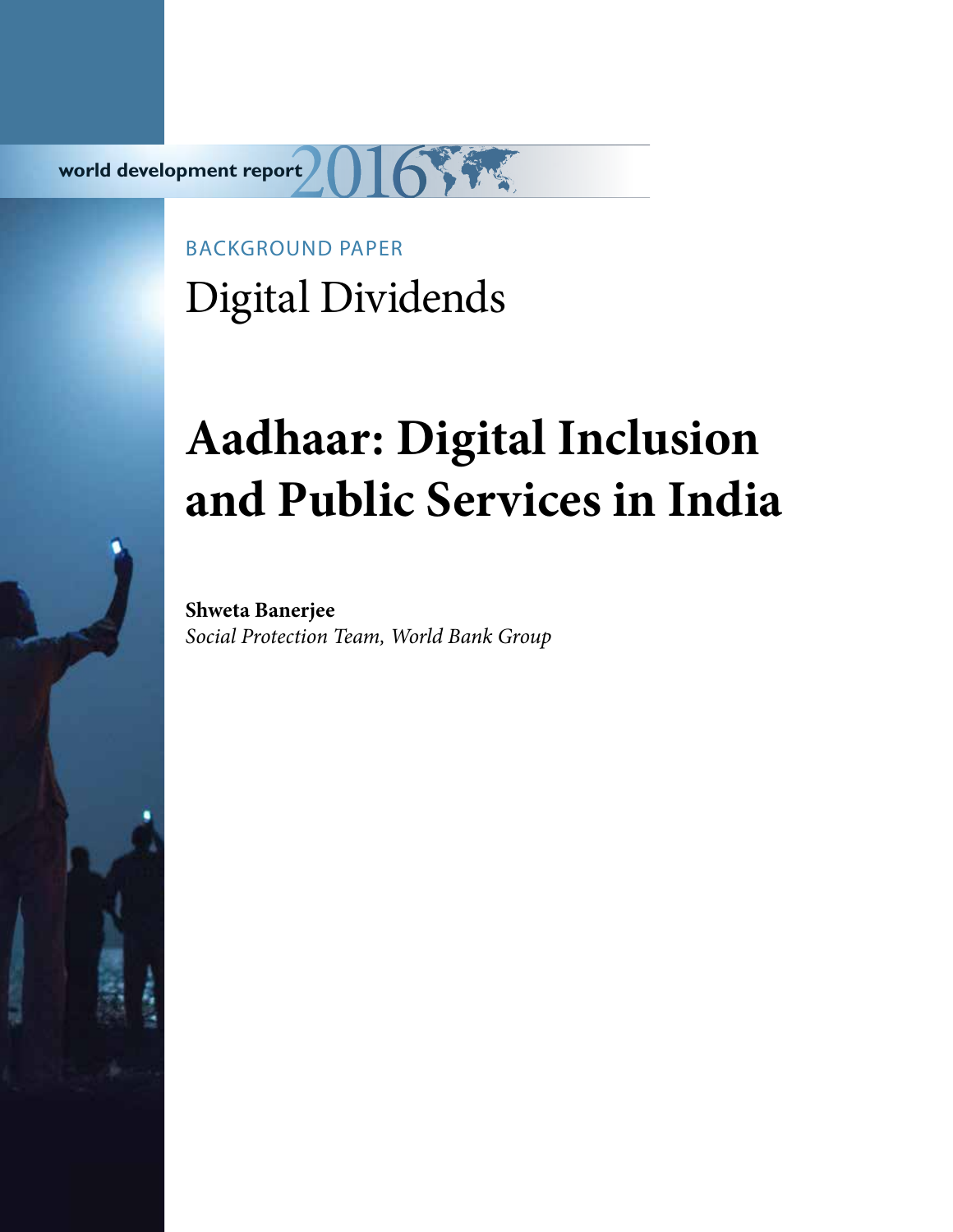This background paper was prepared for the World Development Report 2016 Digital Dividends. It is made available here to communicate the results of the Bank's work to the development community with the least possible delay. The manuscript of this paper therefore has not been prepared in accordance with the procedures appropriate to formally-edited texts. The findings, interpretations, and conclusions expressed in this paper do not necessarily reflect the views of The World Bank, its Board of Executive Directors, or the governments they represent.

The World Bank does not guarantee the accuracy of the data included in this work. The boundaries, colors, denominations, and other information shown on any map in this work do not imply any judgment on the part of The World Bank concerning the legal status of any territory or the endorsement or acceptance of such boundaries.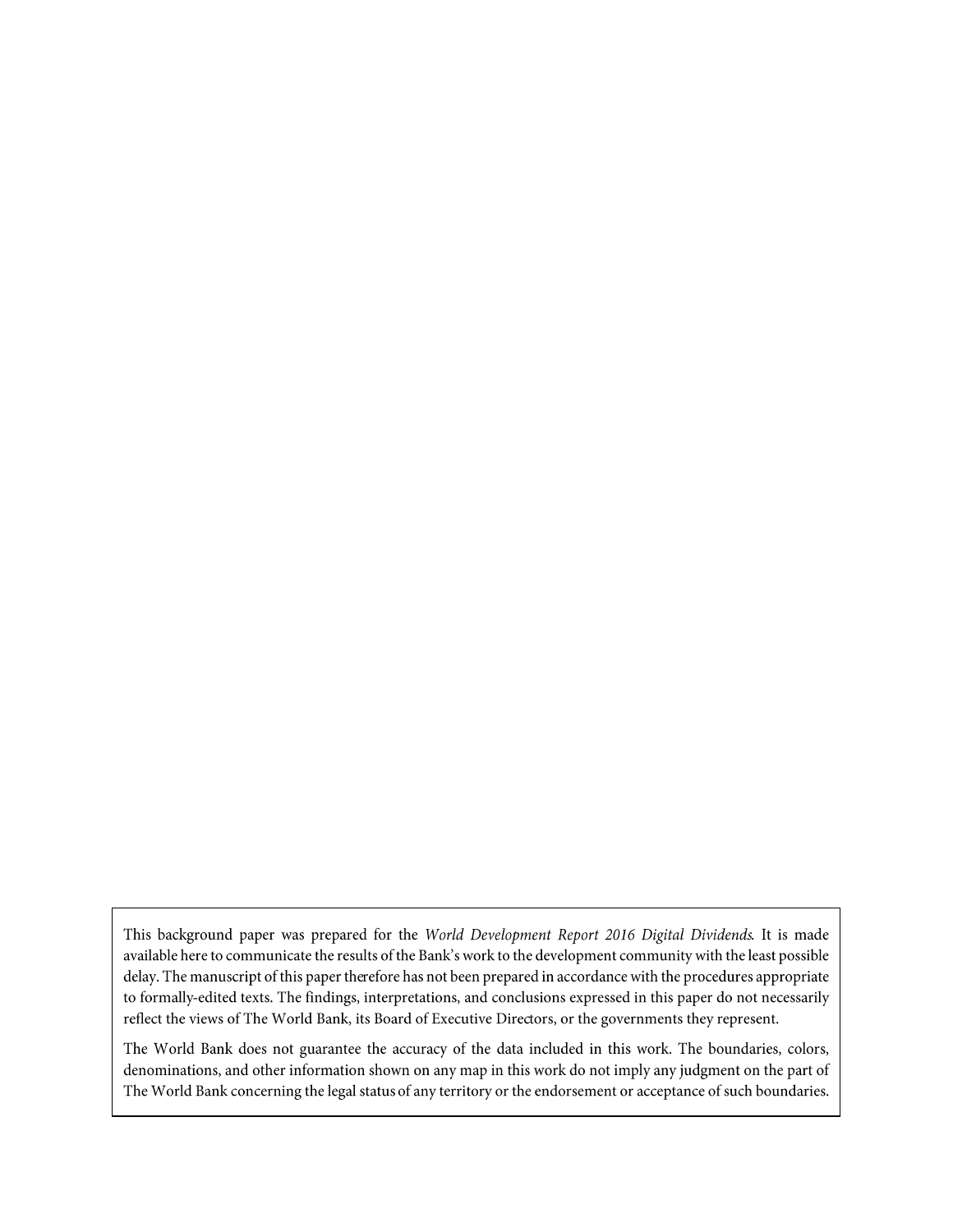# **Aadhaar: Digital Inclusion and Public Services in India**

#### Shweta S. Banerjee

#### December 2015

*Aadhaar*, India's program to provide a unique identity number for every resident, is the largest biometric identification program in the world. Launched in 2008, the program has created biometric identities for over 940 million people, and aims to create them for 1.2 billion people by June 2016. The program also aims to achieve social inclusion and more efficient public and private service delivery. Aadhaar has also started to be used for several public purposes, such as digitizing government subsidy flows (G2P [government-to-person] payments); financial services; recording attendance for government employees to reduce absenteeism; and issuance of passports, voter identity cards,<sup>1</sup> and other forms of ID. This paper documents Aadhaar and its design and use and examines the evidence based on secondary data and in-person interviews with key stakeholders.

#### **Sample of an Aadhaar Card**



#### **Background**

 $\overline{\phantom{a}}$ 

#### *Why digital identity?*

The idea of a universal electronic ID was proposed by the Indian Department of Information Technology in 2006. The Unique Identification Authority of India (UIDAI) was established in 2008, and Nandan Nilekani, an Indian entrepreneur and politician, was appointed chairman. The organization was given cabinet status to give it political capital and the resources to implement a large-scale program the objective of which was to include all Indian residents in a single ID system housed in an electronic repository. The program was seen as an opportunity to provide an ID to

<sup>&</sup>lt;sup>1</sup> In 2014, the Chief Election Commissioner proposed that every voter ID have a UID number—a unique identification number—imprinted on it. On February 15, 2015, the Election Commission announced plans to implement the proposal. There are 10 crore (100 million) suspected duplicate voter ID cards in India that the commission hopes to weed out through this process. The commission is starting with the states of Andhra and Telangana; it is unlikely, however, that gains in inclusiveness will be apparent until the next general/state election, in 2019.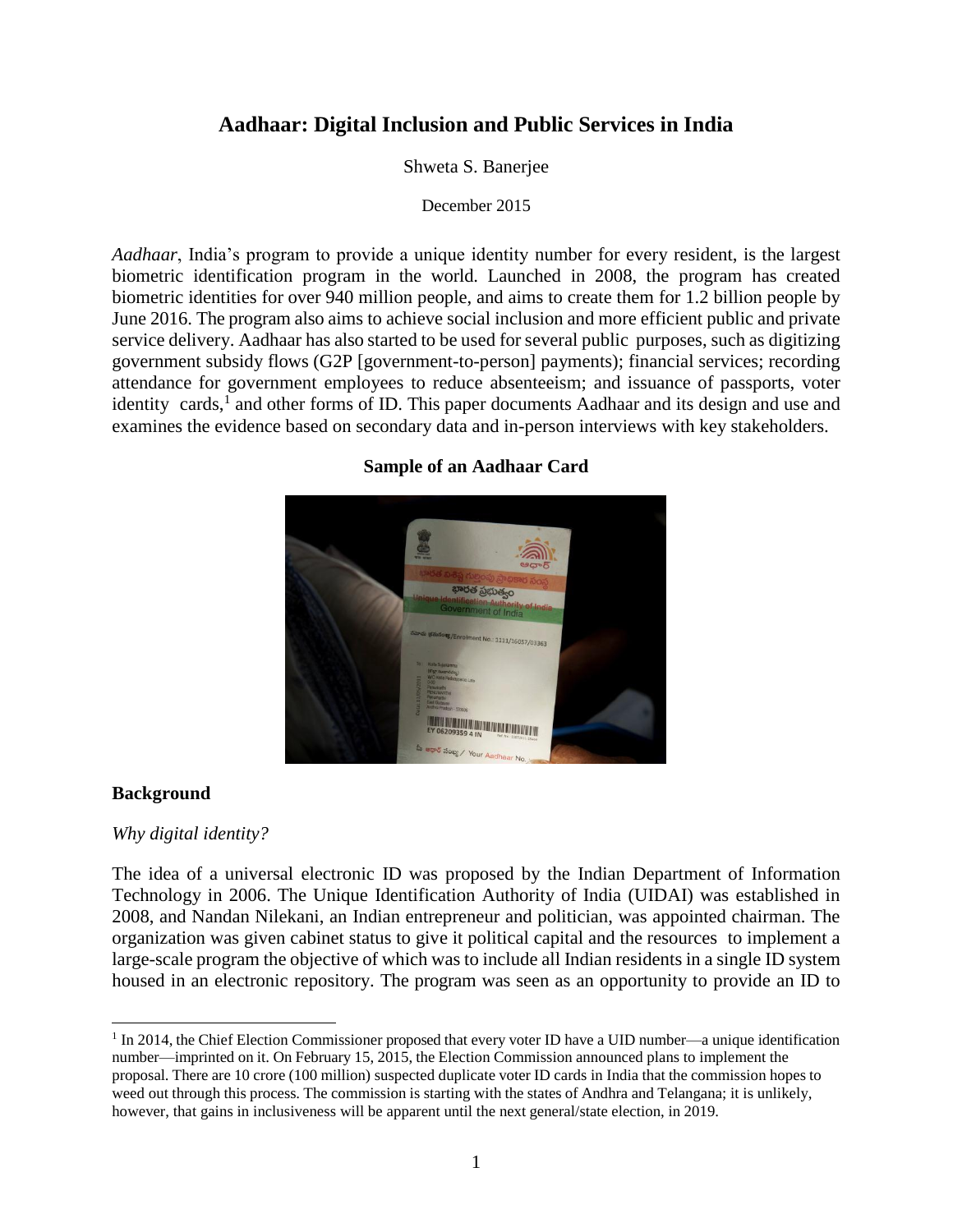residents who previously did not have one, or who did not have an individual one. It was also seen as an opportunity to create a super identity—one that is more portable, traceable, and has little or no chance of being misused or stolen.

Many Indian residents today have several forms of identity for different purposes, such as a voter ID card, a ration card for accessing the public distribution system, a Permanent Account Number (PAN) card for tax registration, a driver's license, and a passport. The application and verification process for each of these IDs is different and procedurally complex. The government proposed creating a single biometric identification system that would be housed in and monitored by the UIDAI and that would allow a more accurate picture of Indian residents and their access to and use of public services.

Biometric identities were first used at scale in rural areas via smart cards by the government of Andhra Pradesh to disburse National Rural Employment Guarantee Act (NREGA) and pension payments from 2006 onward. While there is evidence to suggest that smart cards substantially reduced leakage (JPAL evaluation 2013), qualitative fieldwork has revealed certain discrepancies in documenting details of individual beneficiaries and their biometric data (Banerjee et al. 2013). Several leading researchers in India have argued that a smart-card-based biometric system would cost the government less and reduce some of the privacy concerns posed by a universal ID (Kapur 2014; Khera 2013). However, a counterpoint to this argument is that while the UIDAI is a tightly monitored repository, smart card biometrics are held by unregulated private providers, which raises even more concerns about privacy protection. The larger point is that India currently does not have a privacy law that can monitor the use of personal data stored not only by UIDAI but also by telecom providers, banks, health care systems, governments, and other private and public service providers.

#### *Privacy Law and Supreme Court Judgment*

The UIDAI was established through an ordinance issued by the UPA<sup>2</sup> government rather than by a law enacted by the parliament, which would have strengthened its legitimacy considerably. There are no regulations in India on safeguards over and procedures for the collection, processing, storage, retention, access, disclosure, destruction, and anonymization of sensitive personal information by any service provider.

In October 2012, a commission headed by Justice Ajit Prakash Shah released its recommendations on the issue of privacy (Planning Commission of the Government of India 2012).<sup>3</sup> These recommendations will likely be the backbone of a formal law that may be introduced in parliament in 2016. The commission reviewed all Supreme Court cases related to privacy from 1955 onward. The right to privacy framework falls under Article 21 of the Indian constitution, which provides the "right to life and liberty" and the "right to be let alone." According to the guidelines, "data has economic value, and global data flow generates value for the individual as data creator, and for

 $\overline{a}$ <sup>2</sup> United Progressive Alliance (UPA) was a coalition government led by the Indian National Congress at the national level from 2004 until 2014.

<sup>&</sup>lt;sup>3</sup> The report was submitted on October 16, 2012, by a group of experts established under the Planning Commission comprised of members of government and civil society and headed by Justice Ajit Prakash Shah. The report is a comprehensive analysis examining how legal issues on privacy have been handled in India, and also examines global examples of privacy laws.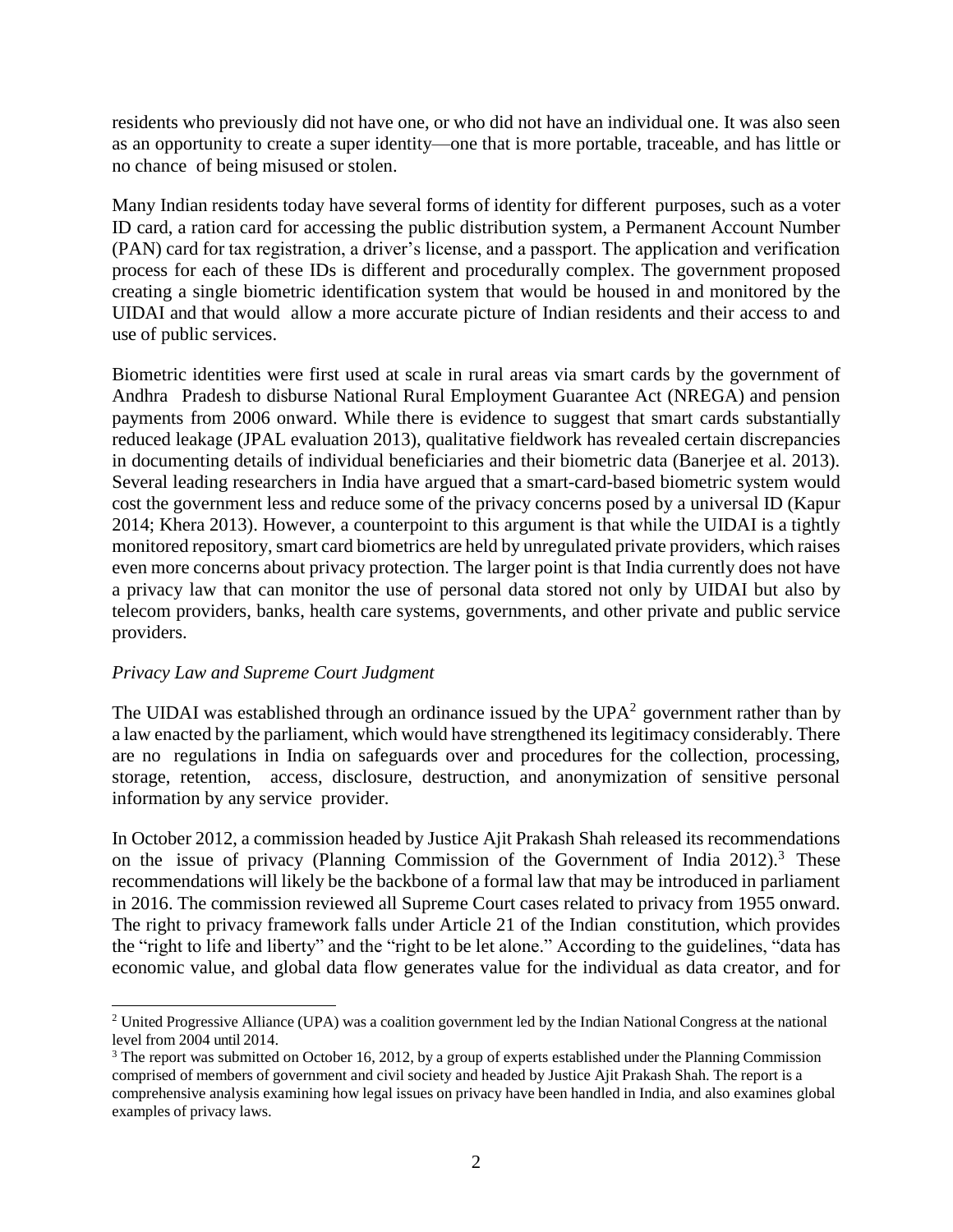businesses that collect and process such data" (AP Shah 2012: p4). Any proposed framework for privacy must be "technologically neutral and interoperable" by international standards and must apply equally to both the government and the private sector. The commission's report lays out specific provisions and gaps in the National Identification Authority of India Bill. For example, the report recommends that the bill specify that individuals have the choice to opt in or out of providing their Aadhaar number to any agency, and that no service should be denied to an individual because they did not provide their number.

In 2012, a writ petition was filed by Justice K.S. Puttaswamy in the Supreme Court against the government for mandating Aadhaar for services.<sup>4</sup> The Supreme Court issued an "interim order"<sup>5</sup> that clarified that the UIDAI cannot share individual data with private or government entities without consent of the individual. For example, in a criminal investigation case in Goa, the state government requested biometric matching of a suspect, but the UIDAI refused the request in line with the Supreme Court order. Government and private providers can access the UID system on a real-time basis in the user's presence but cannot access the database at any other time. This means that the UID system has to be accessed online. While this ensures protection of the database, it also becomes an issue in rural areas where connectivity might be problematic.

The other important feature of the Supreme Court's interim order is that no service provider can make Aadhaar mandatory. Even if the user or end beneficiary does not have an Aadhaar card, he or she must be able to avail the particular service. This has had an impact on how user agencies like state governments or departments phrase their communication campaigns. For example, in 2013 the Delhi state government had made Aadhaar mandatory in order to be able to register a property lease or apply for a gas connection. Following the Supreme Court judgment, various service delivery campaigns are urging consumers to "choose" Aadhaar to be able to get your liquefied petroleum gas (LPG) benefit, instead of requiring it upfront (figure 1).

Even though the interim order of the Supreme Court has not affected the speed of enrollment, it has limited how many service providers can opt for Aadhaar-based platforms at this stage in states where enrollment is less than 50 percent. Within one year, the remaining Supreme Court hearings are likely to be completed and a final order issued.

Technically, all individual data are currently housed by UIDAI in a central repository managed and supervised by UIDAI but operated by three private sector companies. As a security feature, no one company can have access to an individual's entire set of information. Those data are not allowed to be shared with any public or private agency without consent of the individual. Once the individual links his or her UID number to a bank account, or to a government database for a welfare payment, then the government can check for duplicates via UIDAI by running the number through the system, or can make the payment when the individual authenticates at the point-ofsale machine. In other words, any government department can obtain the number of the individual but not have access to their biometric or any other information.

 $\overline{\phantom{a}}$ 

<sup>&</sup>lt;sup>4</sup> The Aadhaar Case, Center for Internet and Society, September 5, 2014; [http://cis-india.org/internet](http://cis-india.org/internet-governance/blog/the-aadhaar-case)[governance/blog/the-aadhaar-case.](http://cis-india.org/internet-governance/blog/the-aadhaar-case)

 $5$  An interim order is a temporary judgment until final hearings are completed. The case was ongoing at the time this paper was being finalized.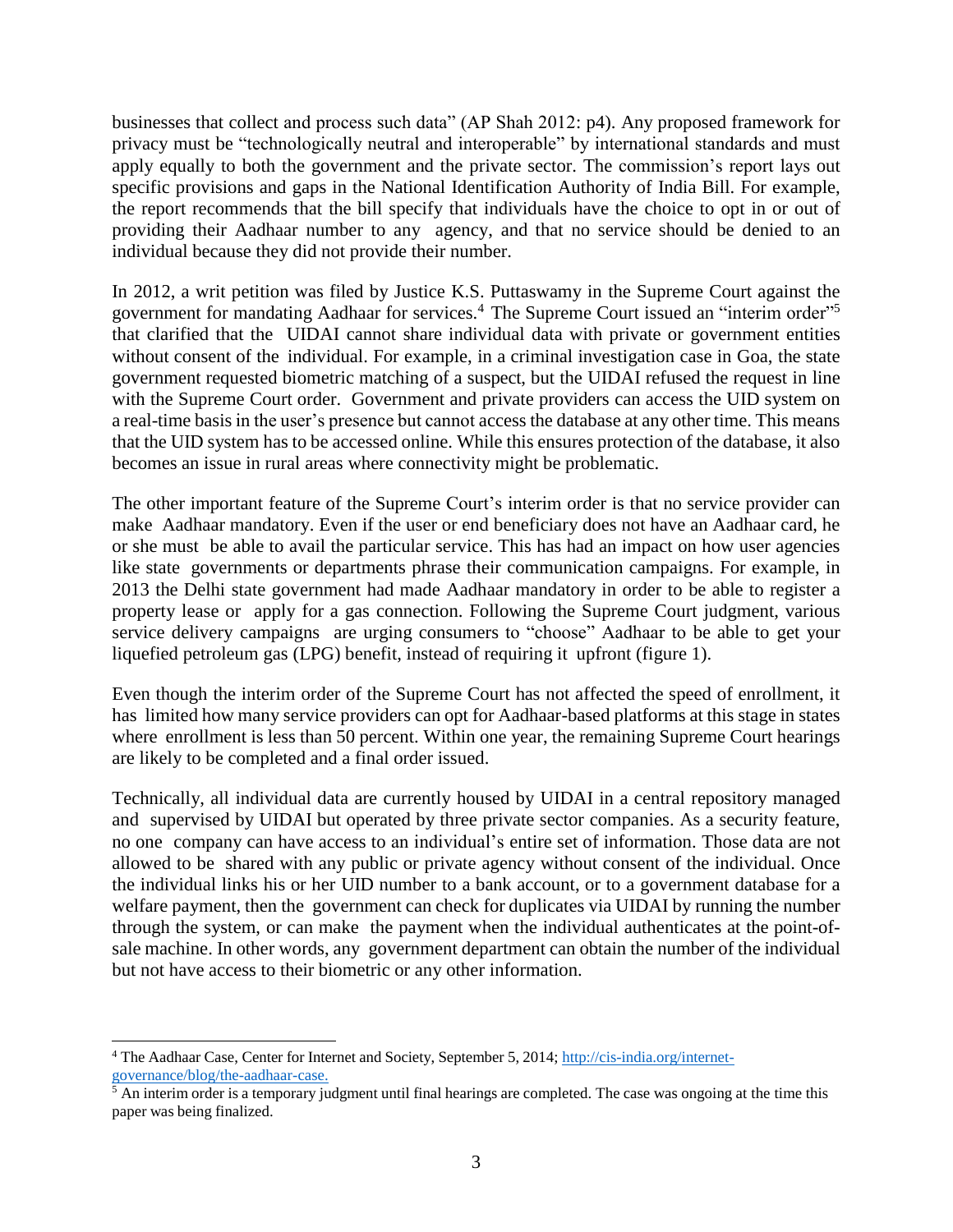**Figure 1. Public advertisements from January 2015 (left) and October 2013 (right) comparing the language of choice versus compulsion in signing up for Aadhaar**



#### *The UID system*

The robustness of a UID system is gauged by the following three parameters: biometric failure to enroll, false rejection rate, and false acceptance rate. In 2012, the total biometric failure rate to enroll was 0.14 percent (Zelazny 2012); according to UIDAI, that rate remained the same in 2015. The false rejection rate in 2012 was 0.057 percent, which amounts to 570 cases per day at a rate of 1 million enrollments per day. This means that when the system reaches its full capacity at 1.2 billion, about 600,000 false Aadhaar cases might be present.

Zelazny (2012) provides a detailed description of the technology behind UID. He calculates that it costs Rs 40.62 (US\$0.79) to generate each number and describes how a technology middleware links to three separate biometric servers. The three service providers maintain their own database of proprietary fingerprint and iris image templates. "Each subsystem independently de-duplicates across the entire range of enrollment data, and maintains a complete gallery of all enrollments." (p.10). Biometric data quality is measured through automated algorithms. The Government of India established a Standardization Testing and Quality Certification Directorate (STQC) under the Department of Information Technology to provide quality assurance. The entire test and certification process takes four to six weeks.

# **UID Enrollment**

By December 31, 2014, 731,274,773 Aadhaar numbers had been issued, of which 380,337,890 were for men, 350,893,281 were for women, and 43,602 were for transgender (table 1).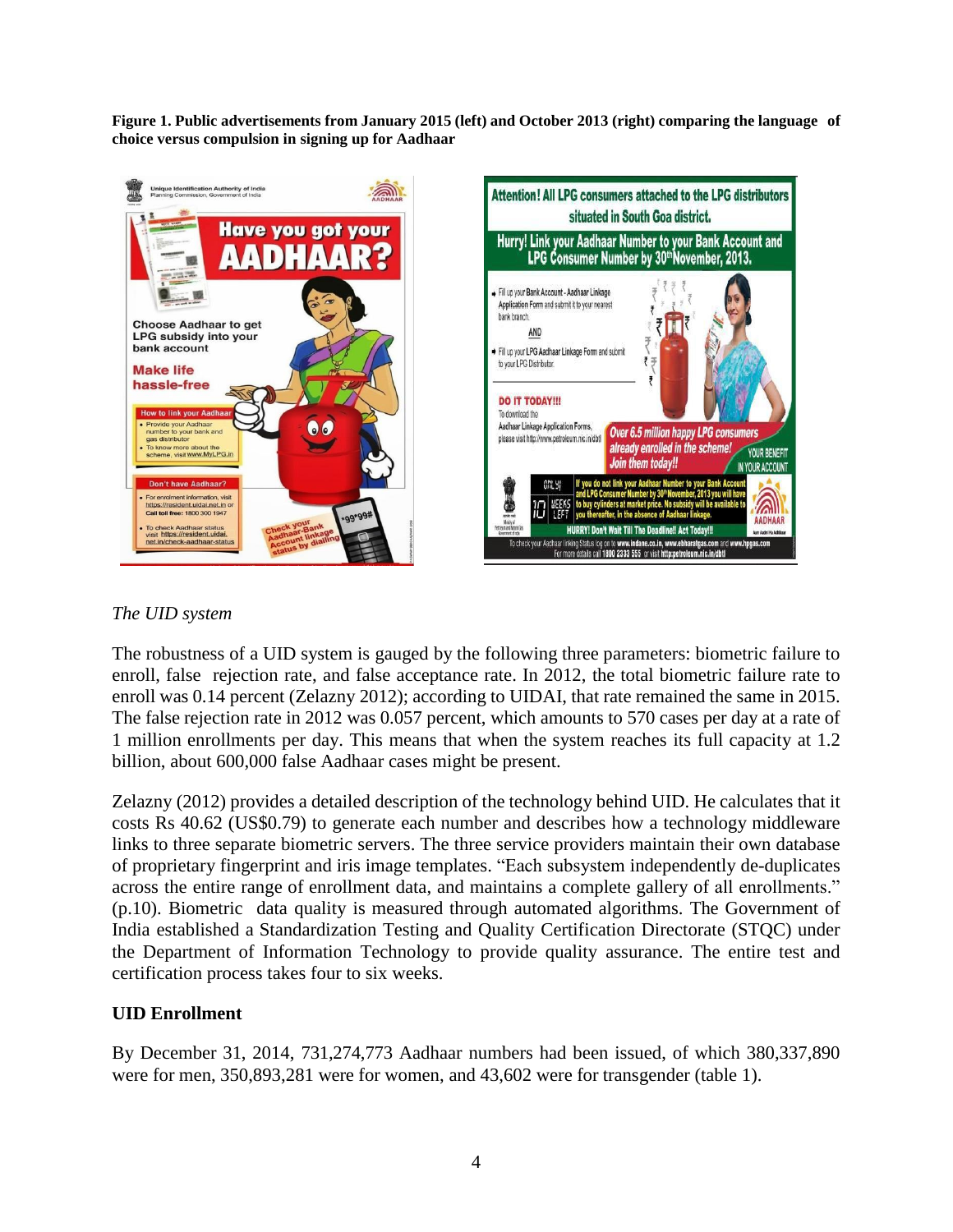|       | <b>State Name</b>           | <b>Aadhaar</b><br><b>Generated</b> | <b>Total State</b><br>Population | % of Population<br><b>Provided Aadhaar</b> |
|-------|-----------------------------|------------------------------------|----------------------------------|--------------------------------------------|
| 01    | Jammu and Kashmir           | 4,256,540                          | 12,548,926                       | 33                                         |
| 02    | Himachal Pradesh            | 6,549,723                          | 6,856,509                        | 95                                         |
| 03    | Punjab                      | 24,917,359                         | 27,704,356                       | 90                                         |
| 04    | Chandigarh                  | 973,443                            | 1,054,686                        | 92.2                                       |
| 05    | Uttarakhand                 | 4,202,440                          | 10,080,000                       | 42                                         |
| 06    | Haryana                     | 20,277,087                         | 25,350,000                       | 80                                         |
| 07    | Delhi                       | 17,509,434                         | 21,753,486                       | 80                                         |
| 08    | Rajasthan                   | 44,203,070                         | 68,621,012                       | 64                                         |
| 09    | <b>Uttar Pradesh</b>        | 69,871,773                         | 199,581,477                      | 35                                         |
| 10    | <b>Bihar</b>                | 24,760,809                         | 103,804,637                      | 24                                         |
| 11    | Sikkim                      | 559,522                            | 610,577                          | 91                                         |
| 12    | Arunachal Pradesh           | 64,382                             | 1,382,611                        | 5                                          |
| 13    | Nagaland                    | 837,883                            | 1,980,602                        | 42                                         |
| 14    | Manipur                     | 1,044,566                          | 2,570,390                        | 40                                         |
| 15    | Mizoram                     | 228,107                            | 1,091,014                        | 21                                         |
| 16    | Tripura                     | 3,280,903                          | 3,671,032                        | 89                                         |
| 17    | Meghalaya                   | 18,896                             | 2,964,007                        | 0.6                                        |
| 18    | Assam                       | 169,301                            | 31,169,272                       | 0.5                                        |
| 19    | West Bengal                 | 56,574,459                         | 91,347,736                       | 62                                         |
| 20    | Jharkhand                   | 27,062,585                         | 32,988,134                       | 82                                         |
| 21    | Odisha                      | 25,977,693                         | 41,947,358                       | 62                                         |
| 22    | Chhattisgarh                | 11,149,074                         | 25,545,198                       | 43                                         |
| 23    | Madhya Pradesh              | 47,990,428                         | 72,597,565                       | 66                                         |
| 24    | Gujarat                     | 37,317,859                         | 60,439,692                       | 62                                         |
| 25    | Daman and Diu               | 176,852                            | 242,911                          | 73                                         |
| 26    | Dadra and Nagar Haveli      | 229,175                            | 342,853                          | 67                                         |
| 27    | Maharashtra                 | 89,046,093                         | 112,372,972                      | 79                                         |
| 28    | Andhra Pradesh              | 50,556,622                         | 49,386,799 <sup>a</sup>          | 100                                        |
| 29    | Karnataka                   | 46,706,006                         | 61,130,704                       | 76                                         |
| 30    | Goa                         | 1,341,603                          | 1,457,723                        | 92                                         |
| 31    | Lakshadweep                 | 56,136                             | 64,473                           | 87                                         |
| 32    | Kerala                      | 31,260,297                         | 33,387,677                       | 94                                         |
| 33    | Tamil Nadu                  | 47,779,677                         | 72,147,030                       | 66                                         |
| 34    | Puducherry                  | 1,159,152                          | 1,244,464                        | 93                                         |
| 35    | Andaman and Nicobar Islands | 166,088                            | 380,500                          | 43                                         |
| 36    | Telangana                   | 32,999,741                         | 35,193,978                       | 94                                         |
| Total |                             | 731,274,773                        | 1,236,344,631                    | 59                                         |

**Table 1 Aadhaar Generation Status, by State, as of December 31, 2014**

*Source:* UIDAI, December 31, 2014.

*Note:* a. The number of Aadhaars issued is higher than the total state population because the population number is from the 2011 census. A new census is being conducted that will take into account any changes following the partition of the state in 2014.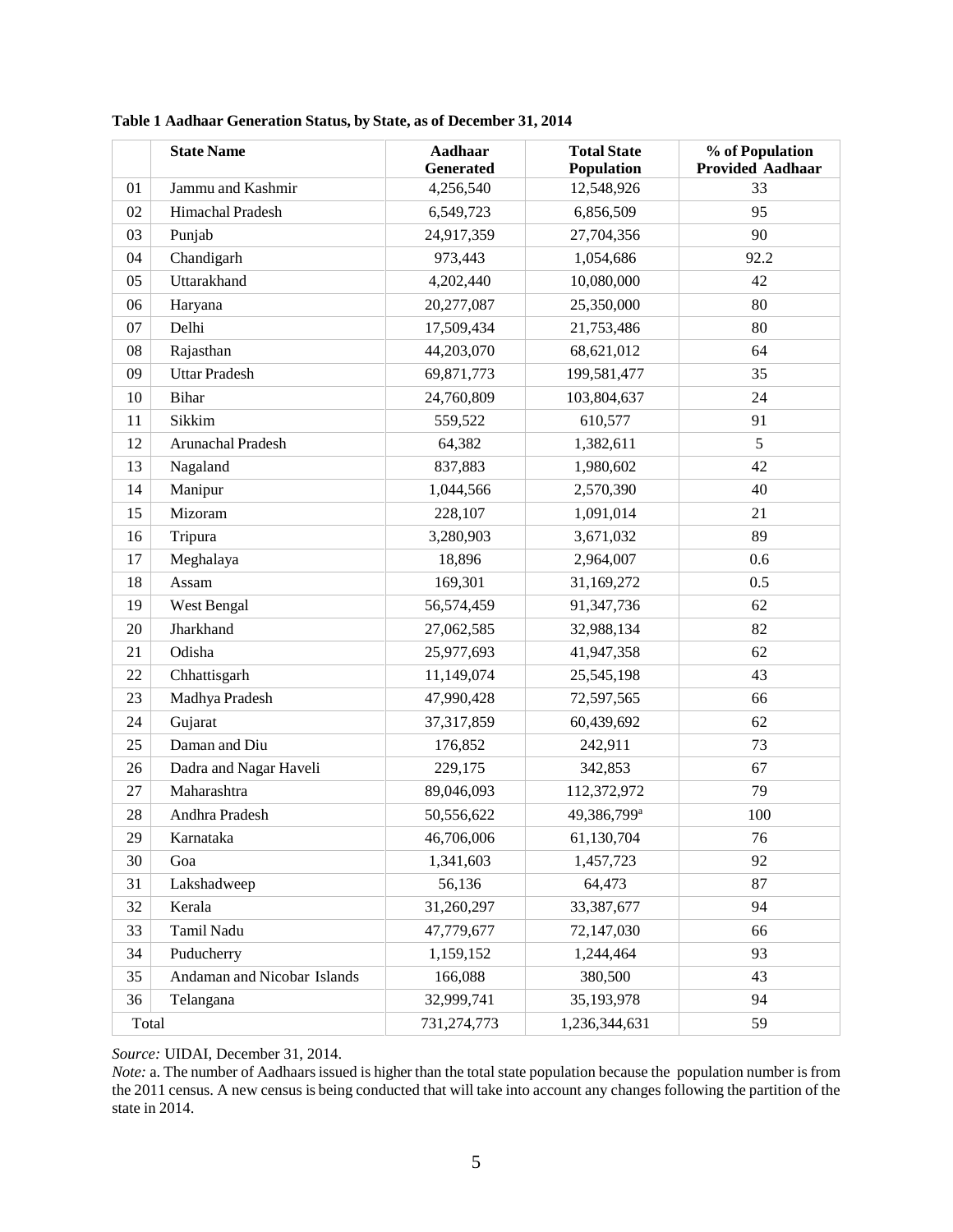### **State Differentiation, National Population Register, and the UID**

As table 1 shows, there are substantial differences across states in the speed and density of Aadhaar enrollment. The main reason for this is that when UIDAI was established, there was another competing program called National Population Register (NPR), housed in the Ministry of Home Affairs. NPR had started the process of collecting biometric details as part of a broader process to establish citizenship. Unlike Aadhaar, which requires only name, gender, date of birth, and address, the NPR process records education and family history of migration, and includes physical verification by an official. The purpose of the NPR was explicitly linked to national security and establishing citizenship.

In 2011, following a debate between the Ministry of Home Affairs and the Planning Commission<sup>6</sup> (the home of UIDAI), there was a division of states between each agency. Both departments would collect biometric data separately in different states. However, in 2014, following the general elections, UIDAI was allotted all states for enrollment, while the NPR process would continue alongside without collecting biometrics, but linking instead to the UID number. This should be kept in mind because in the list of states in table 1, the ones with low enrollment were allotted to UIDAI only in November 2014.

# **Aadhaar Applications in Public and Private Service Delivery**

# *Employee Absenteeism*

Using UID to check government employee absenteeism has resulted in employees spending on average 20 minutes more daily at their work desk (*Business Standard* 2015.) During the three months, the average "in-time" was 9:28 am and the average out-time was 5:46 pm. "Currently, ministries and departments of the government have a 9:00 am to 5:30 pm day, while attached or subordinate offices work from 9:30 am to 6:00 pm According to a government representative, the average presence of employees is expected to go up a further 15 to 20 minutes per day" (*Business Standard* 2015).

Three hundred eighty-seven central and some state governments are using Aadhaar authentication for (clocking in) employees. Over 900 biometric terminals have been deployed in government offices and almost 83,000 employees are using the authentication system.<sup>7</sup> There is a central record of every employee's clocking in and clocking out time with each ministry. No research has evaluated the performance of any ministry so far, but a unanimous observation from senior-level bureaucrats was that this attendance system might reduce absenteeism but not necessarily have an effect on performance. Low performers are not likely to work harder because they are sitting at their desks.

#### *Aadhaar and Financial Inclusion*

Interviews with a range of stakeholders in the financial sector indicate that the best value added of Aadhaar in financial services is its role in speeding up the "Know Your Customer" (KYC) process. India's cumbersome KYC process provides little relief for the system, which is burdened with

 $\overline{a}$ 

<sup>&</sup>lt;sup>6</sup> The Planning Commission was restructured as the "Niti Ayog" (Policy Commission) in January 2015.

<sup>7</sup> Source: UIDAI data.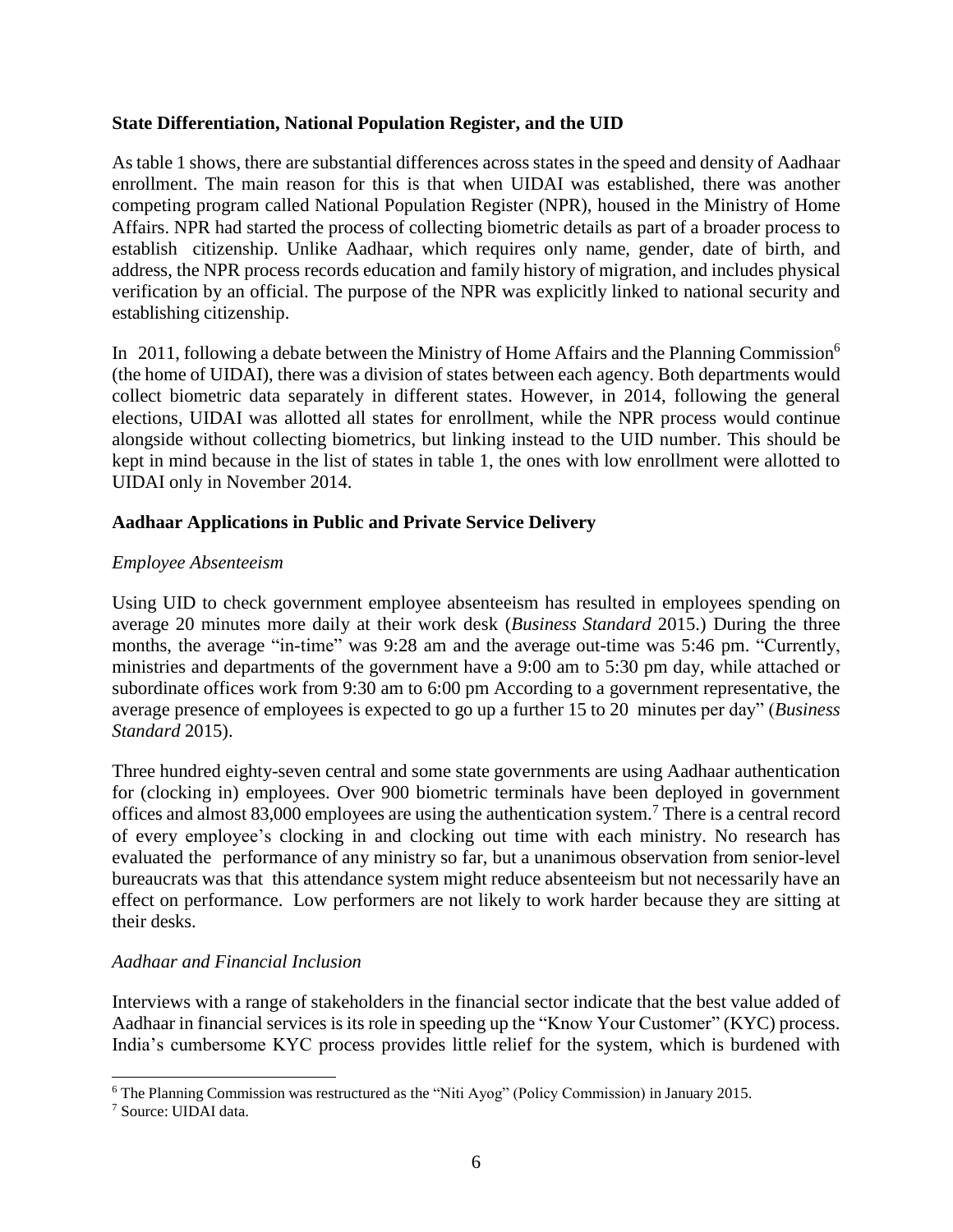paper-heavy documentation that needs to be transported from branch office to head office for verification. For example, in an interview, the CEO of a provider called Invest India Micro Pensions Limited said that using eKYC—electronic Know Your Customer—reduced by 50 percent both the time taken for processing the documents, and costs. However, the regulator still wants hard paper copies of all applications, which makes the investment in going electronic redundant.

A similar point was made by the CEO of SEWA Housing Finance,<sup>8</sup> a new startup targeting lowincome and informal workers with a particular focus on offering women low-value housing loans. Housing loans require even more bulky KYC than other forms of credit or financial products, and the long-term nature of a loan demands that information is stored for 10 to 15 years. This significantly adds to the cost of a loan. Even though the regulator does not accept electronic copies of the loans and requires manual storage of a hard copy of each file, the company wants to make sure they are Aadhaar enabled from day one. This is primarily because their target segments are often migrant workers, and Aadhaar provides a portable ID that could be used by the worker to repay amounts from her point of residence rather than only from Delhi or Mumbai, where she comes to work.

On January 27, 2011, the Reserve Bank of India issued a circular recommending that banks use eKYC to open "small accounts." Small accounts are defined as an account in which the aggregate of all credits in a financial year does not exceed 100,000 rupees; the aggregate of all withdrawals and transfers in a month does not exceed 10,000 rupees; and the balance at any point of time does not exceed 50,000 rupees.

With the exception of a few banks, most have not made this procedure common use. As of December 31, 2014, the total number of bank accounts opened with eKYC was 3.8 million, and the number of transactions on these accounts in a year has been 6.3 million. On August 15, 2014, the Prime Minister launched Jan Dhan Yojana (Wealth for the people) a national financial inclusion scheme that aims to cover all excluded households with a bank account and a life insurance policy. Under this scheme, 3.3 million accounts have been opened using eKYC. According to UIDAI, 34 banks are currently using Aadhaar to open accounts with eKYC (table 2).

|  |  | Table 2 Number of Banks using eKYC |  |  |  |  |
|--|--|------------------------------------|--|--|--|--|
|--|--|------------------------------------|--|--|--|--|

 $\overline{a}$ 

| <b>Public Sector Banks</b>            |  |
|---------------------------------------|--|
| <b>Private Sector Banks</b>           |  |
| Cooperatives and Regional Rural Banks |  |

*Source:* UIDAI, December 31, 2014. [https://uidai.gov.in/.](https://uidai.gov.in/)

<sup>8</sup> The full name of the company is SEWA Grih Rin Limited. The company is an offshoot of the SEWA Bharat association, which started as an informal workers' cooperative for women in Gujarat, led by Ela Bhatt.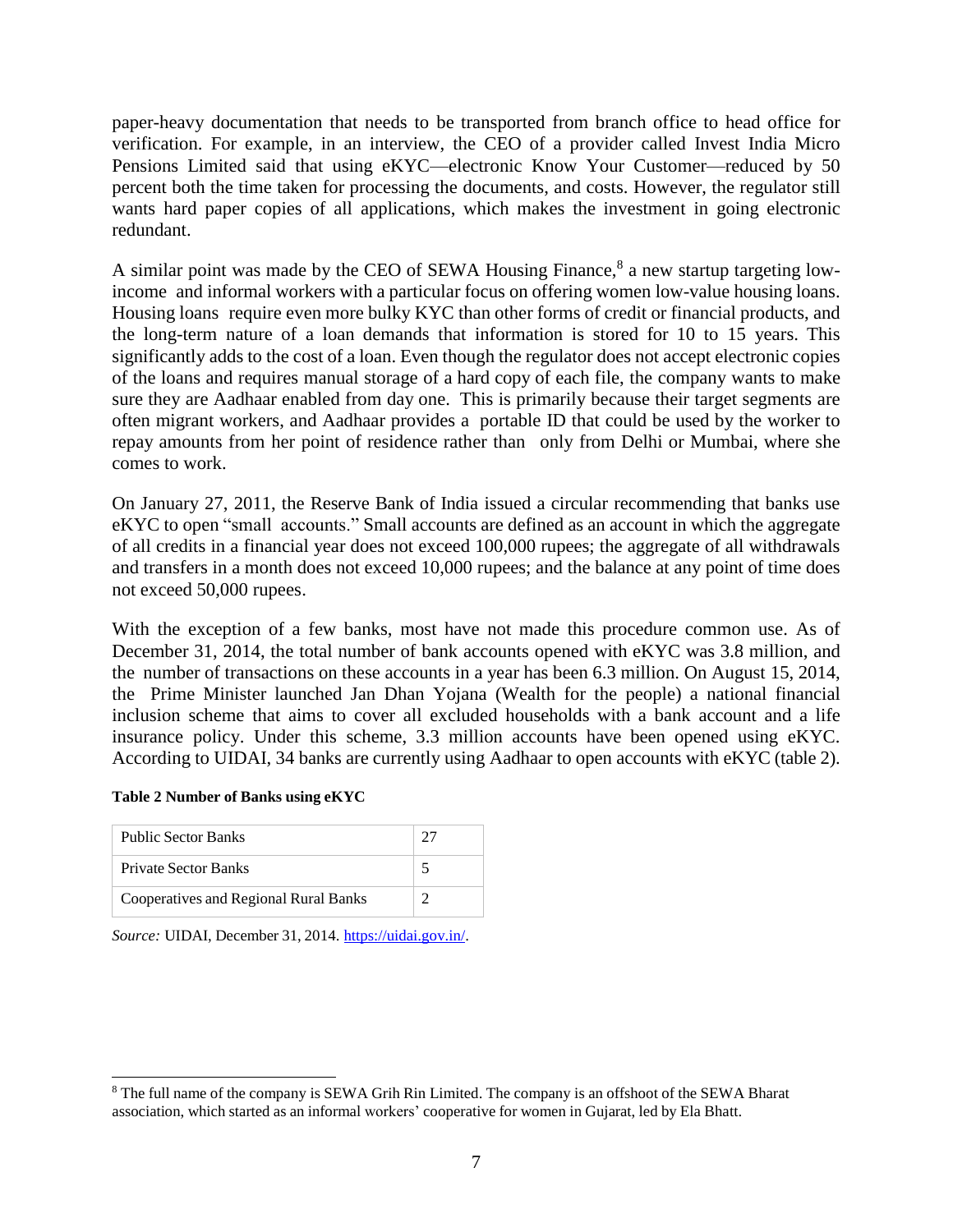#### *Aadhaar and Government-to-Person Payments (G2P)*

Khera (2014) has argued that the value addition to Aadhaar in an electronic G2P system is minimal, in fact even unnecessary. In her view, payments can be routed through bank accounts without Aadhaar which is true. However, given that the Indian branch network is weak and the bulk of electronic payments also need to be made via agents in rural areas, rather than tightly supervised branches, the value add of Aadhaar is threefold: quick opening of accounts through eKYC (discussed above), real-time authentication when payment is disbursed, and enabling the user's G2P account to be interoperable across the banking network.

The Consultative Group to Assist the Poor (CGAP) in Washington DC, conducted in 2013 an extensive study on the electronic G2P ecosystem in Andhra Pradesh to understand why the 16 million accounts were not doing more than one transaction per month. In other words, why were the accounts not being used for any purpose other than receiving the payment? The government used biometric authentication through smart cards that were managed by several private providers.

Several factors were discovered: mandating full disbursement of government payments, lack of information about the use and means to operate the account, closed-loop systems that do not offer access to the core banking server, and the unavailability of G2P agents for financial services. Another major issue is the cost of delivery. The state government paid the banks Rs 2 for every Rs 100 disbursed, when it costs the bank between Rs 2.6 and Rs 2.9 per every 100 rupees disbursed. A separate national survey by CGAP on agents demonstrated that agents in rural areas are much more viable if they combine G2P and P2P (peer-to-peer) volumes. The study also explored the value addition of Aadhaar to the provider disbursing G2P payments on behalf of the government. Typically, the provider "value-chain" includes banks, banking correspondent companies, and agents.

In January 2013, a pilot was launched in East Godavari district of Andhra Pradesh, involving 27,000 beneficiaries that used Aadhaar authentication instead of local biometric servers used by the Banking Correspondent companies. East Godavari district carried out the Aadhaar enrollment process efficiently by establishing permanent Aadhaar enrollment centers and carrying out extensive information campaigns for recipients. Best Finger Detection authentication helps reduce the time taken for repeated attempts at authentication.

CGAP found that if there are no connectivity issues, all transaction data in the Aadhaar-enabled system should be available through the National Payments Corporation of India (NPCI) switch, which can enable the bank and the state to monitor transactions in real time. The Aadhaar enrollment process has reduced leakages because it helps eliminate duplicate and ghost recipients. The enrollment cost is lower and, once Aadhaar has reached universal scale, there is a potential shift in the business case for providers, since they will save on the costs of smart cards and will not have to invest in locally held biometric databases.

The research was able to calculate that once Aadhaar is ubiquitous it would be the most costeffective model—not taking into account the up-front investments required by government or the provider to become Aadhaar enabled. The costs are lower because there is no smart-card cost involved; typically the shelf life of a smart card is three years.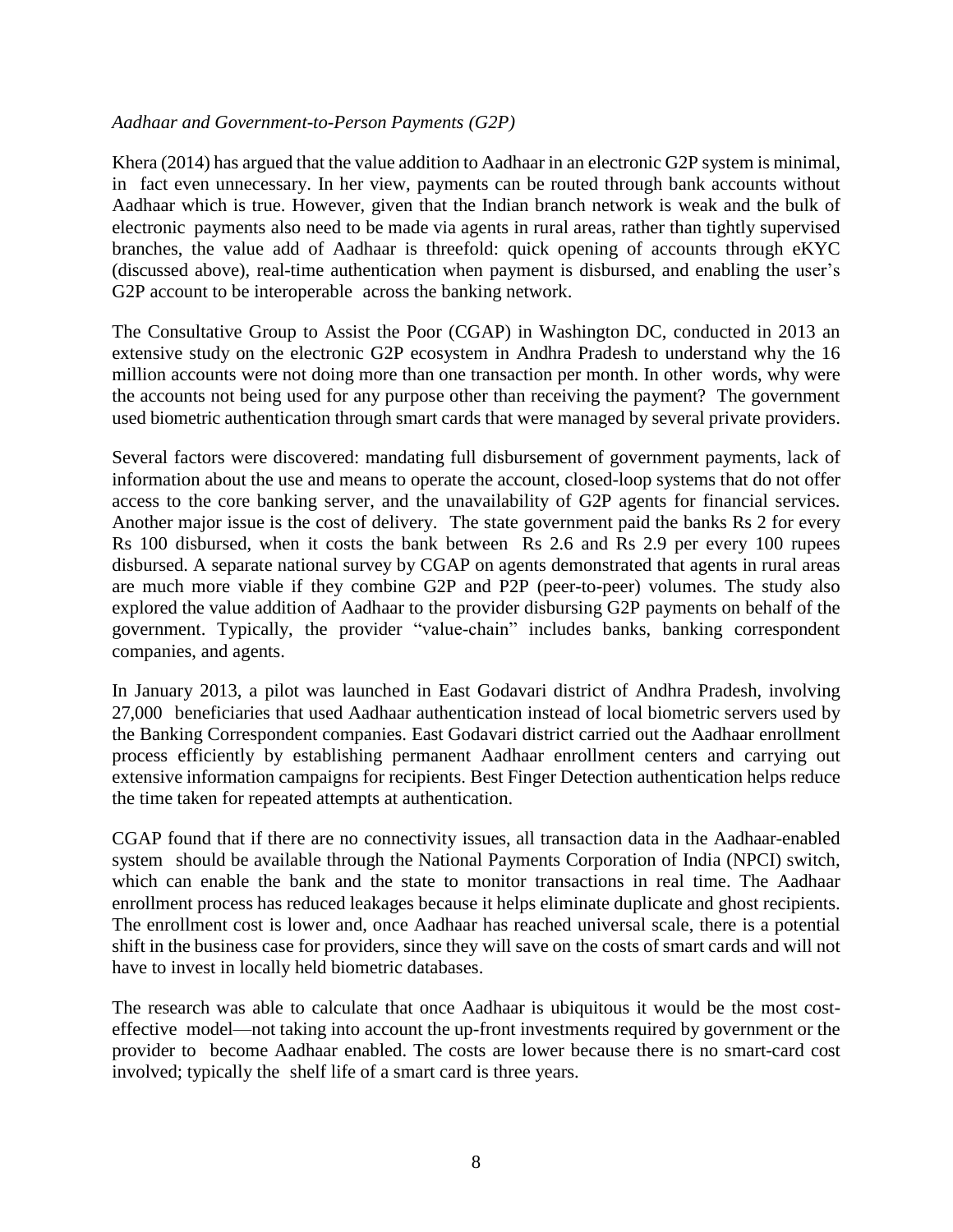Finally, another advantage is that an Aadhaar-enabled payments platform could enable an interoperable agent network across the country that could potentially execute government payments but also offer other financial services to the poor. Currently, providers are offering closed-loop systems that can only disburse payments.





*Source:* Banerjee et al. 2013.

It must be noted, however, that the real value of Aadhaar assumes ubiquitous and reliable connectivity, while on the ground this reliability is patchy. Robust manual procedures, with due accountability, as well as a grievance redress system, has to accompany any electronic channel, with clear communication on how to use those levers for both users and agents (Banerjee 2015).

However, the financial services provider market has been lukewarm so far to becoming Aadhaar compliant. Banks, especially public sector banks, have been reluctant to deliver G2P payments. This is likely due to lack of clarity at the policy level and a weak business case. Among the private sector banks, Axis and ICICI have been delivering payments in some states, and G2P is part of their financial inclusion agenda. The Department of Posts is a major driver of payments and has, in several districts, digitized their payments using Aadhaar Payments Bridge and monitoring the delivery in real time. Nonbanks such as Airtel Money have undertaken pilots, such as in Orissa, which uses MPIN (Mobile Personal Identification Number) rather than Aadhaar authentication to disburse NREGA payments. However, issues around the business case for such services, such as the costs of becoming Aadhaar compliant, seem to be a deterrent for mobile network operators. Both Oxigen and Airtel have disbursed payments as banking correspondents for banks in pilot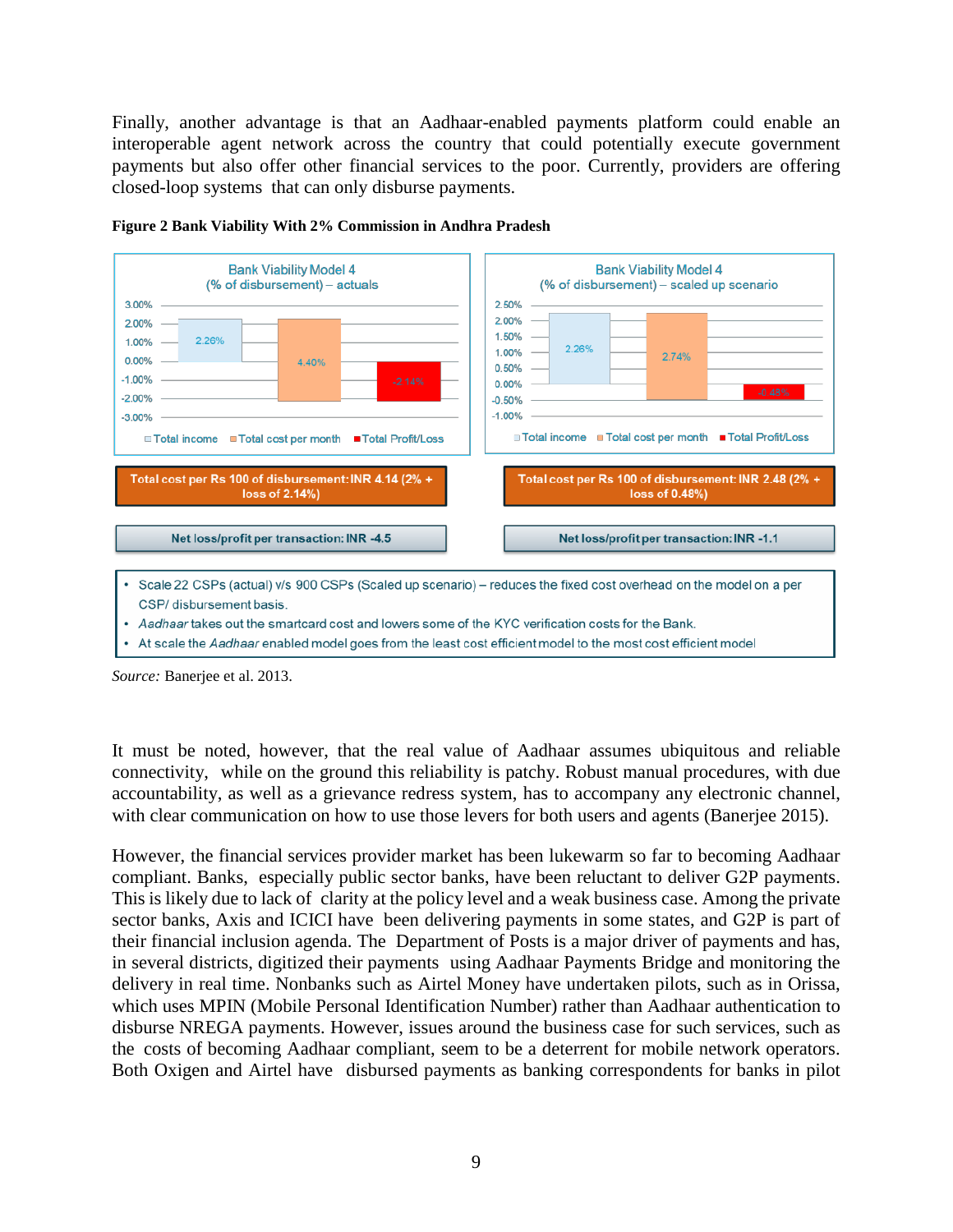districts. Among banking correspondent companies,  $\frac{9 \text{ FINO}^{10}}{10 \text{ s}}$  is currently the largest disburser of G2P payments, but they offer a closed-loop system, which is not as yet fully Aadhaar compliant.

# *Adilabad District Pilot*

 $\overline{\phantom{a}}$ 

The district of Adilabad, now in the state of Telangana, under the leadership of its Collector undertook several experiments in UID applications. On a pilot basis, the district of Adilabad in Andhra Pradesh opened 30,000 accounts via eKYC for their tribal population to transfer pensions and NREGA. Within 24 hours, beneficiaries had a functioning account through Axis Bank through which they received their payments. The other innovation was to supplement fingerprint readers with iris scanners. While fingerprint scanners are an issue with the elderly and laborers, the iris combined with the fingerprint provided a 98 percent authentication success rate.

Digital Life Certificates, or Jeevan Pramaan, is a biometric-enabled digital service for pensioners that uses the Aadhaar platform for the biometric authentication of pensioners. A successful authentication generates a Digital Life Certificate that gets stored in a Life Certificate Repository. The Indian Pension Disbursing Authority can access the certificate online. Currently, it is enabled for central government, defense, Employees' Provident Fund Organisation (EPFO), postal, railway, and telecom pensioners. The project is running across certain locations at Chandigarh, Delhi, and some other parts of the country. More than 22,000 Life Certificates have been generated so far.

# *Providing an identity to previously excluded populations*

Those segments of the population that have been previously excluded from an individual identity, thereby either reducing mobility or excluding them from rights and other social protection payments, include women, migrants, transgender individuals, sex workers, and tribal populations in remote areas. The UIDAI has adopted a wide approach to be as inclusive as possible in order to reach the remotest parts of the country. However, no evaluations have been done on the impact of inclusion in Aadhaar among marginalized populations.

The 2015 book by Govind Kelkar, Dev Nathan, E. Revathi, and Swati Sain Gupta, entitled *Aadhaar: Gender, Identity, and Development*, is the first book to systematically examine the impact of Aadhaar on women's lives using qualitative methods. According to Kelkar, women tend to have relational rather than individual identity, and Aadhaar introduces the process of shifting from relational to individualized personal identity. For example, a ration card, the most common form of identity, is typically issued to the whole household in the name of the male head of household. Even though the voter ID card, the other most common form of identity, is also widely prevalent and issued to women individually, economic entitlements continue to be governed by the underlying emphasis on a unique social or family-based identity. In Jharkhand, the research team found that land titles are in the name of men, not women, and women sometimes had to pay to obtain work under the employment guarantee (NREGA) scheme. Based on the focus group discussions that Kelkar and her team conducted, the study concluded that an Aadhaar number

<sup>&</sup>lt;sup>9</sup> Banking correspondent companies manage agent networks on behalf of banks, so that customers can access their bank accounts away from brick and mortar branches.

<sup>&</sup>lt;sup>10</sup> FINO is a banking correspondent company, one of the largest in India, in terms of its agent presence and profitability.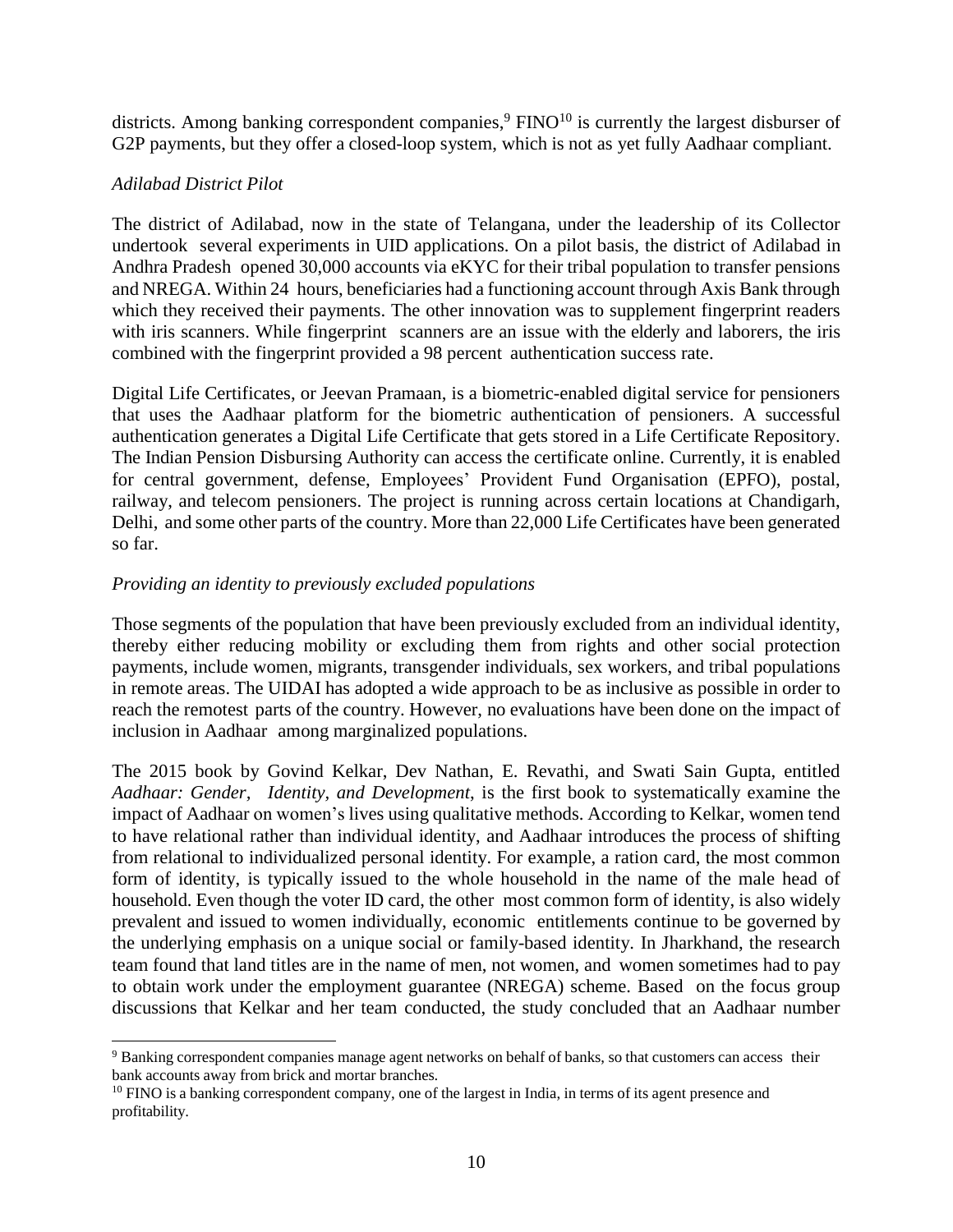provides women the opportunity to receive their cash transfers directly into their bank accounts, and helps them to apply for SIM cards, which gives them more mobility.

The Institute for Human Development found that more than half of the households surveyed across Bihar had at least one migrant worker. Migrant remittances accounted for more than one-third of consumption compared to just 3 percent from social protection transfers. Aadhaar can increase portability of both remittances and social transfers.

One could argue that the value added of Aadhaar in G2P is twofold: the first is in the targeting stage to exclude ghost beneficiaries, and the second is to help transfer money into the targeted individual's bank account. For example, an Aadhaar-based survey in Karnataka found that more than one-fourth of the LPG connections were counterfeit or duplicate connections.

# *Improving school teacher attendance*

Low teacher attendance, especially in rural areas, is a problem that plagues India's school system. Based on an interview with the Secretary of School Education of the Government of India, one can argue that biometric attendance has the potential to reduce this problem. However, poor connectivity and the prohibitive cost of installing biometric readers in every school while keeping those facilities secure across remote areas is a major challenge. Teachers are often absent from the village school because they teach privately; thus, there is no guarantee that recording their attendance is evidence that they have indeed taught at the school and not left after recording their entry.

### **Sustainability**

The UIDAI's annual budget is approximately Rs 2000 crores (US\$319 million). There are two ways for UIDAI to recover its costs: one is through the tax system, and the other is to charge the user directly. The National Institute for Public Finance and Policy (NIPFP) provided UIDAI with recommendations on cost recovery in which it was argued that charging the user directly is a more efficient way of recovering costs. This is an ongoing debate, however, since several stakeholders argue that pricing the services of UIDAI would mean that it would become a private good, which would increase the influence of "bulk purchasers" such as private bankers regarding how it functions.

An NIPFP cost-benefit analysis projects that given the benefits of applying Aadhaar, the government can receive a return of 52.85 percent over 10 years. The analysis takes into account the following costs: the cost of developing and maintaining the Aadhaar authentication infrastructure; the annual budget of UIDAI; the cost of integrating schemes, which includes the capital costs of point-of-sale terminals, and training of staff and registrars; and incentivizing the banking channel. The benefits of integrating Aadhaar within various schemes include reducing leakages in the National Rural Employment Guarantee (NREGA) scheme, the public distribution system; payments for teacher salaries, books, and uniforms; transferring fertilizer and LPG subsidies directly to farmers; and providing scholarships directly to students, payments to health workers, and maternity benefit payments.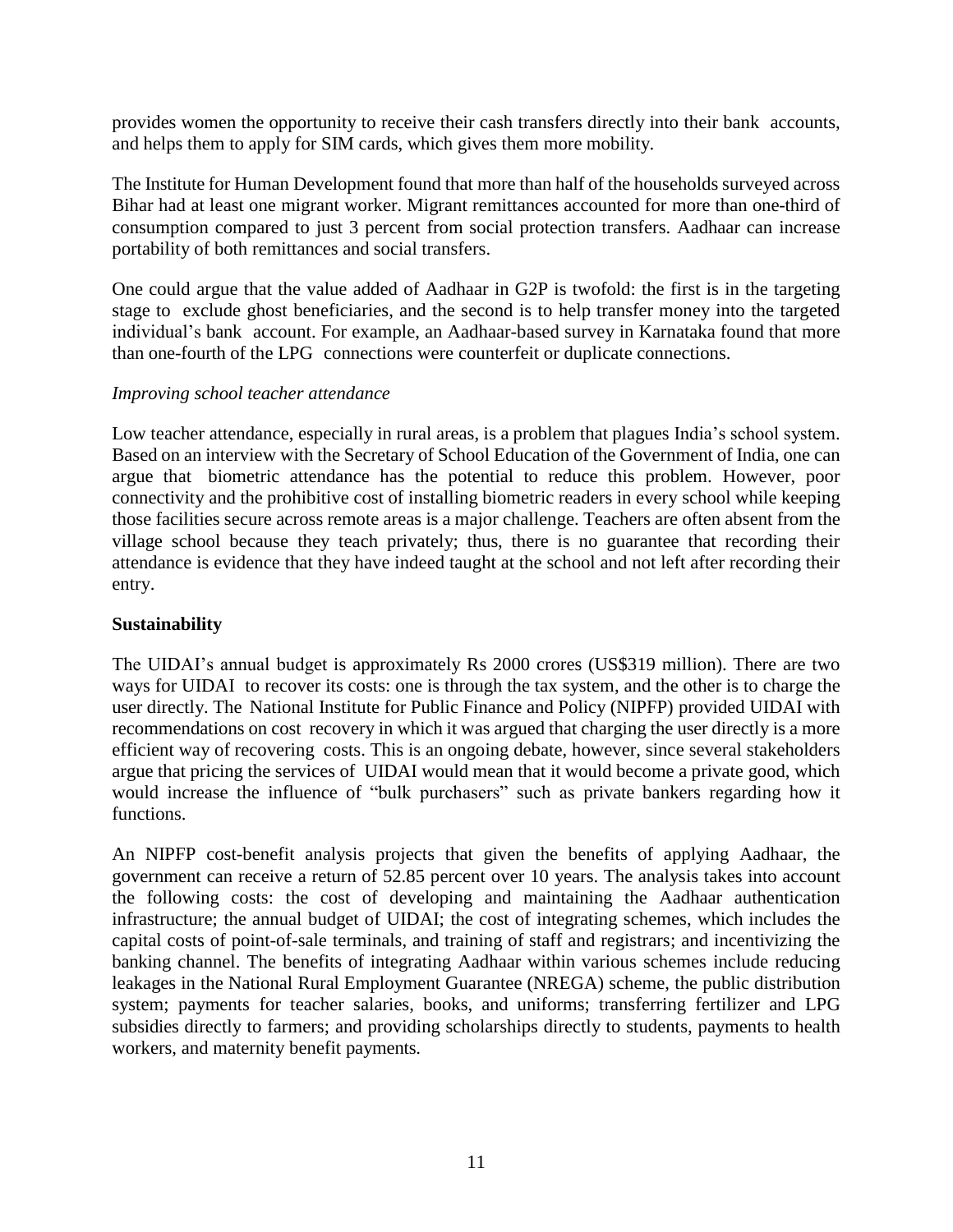# **Conclusion**

The evidence presented in this paper leads to the conclusion that Aadhaar has direct value in creating digital infrastructure through which social and financial transfers can take place. Its value as a form of identity implies that those who were previously marginalized can now be included in a number of welfare programs. However, the direct value in improving employee performance or teacher absenteeism is yet unclear. Aadhaar needs to become more ubiquitously accessible and relevant for urban and rural population, and the rich and t h e poor, to realize its full potential as a game-changing tool that can enhance transparency. Problems of connectivity and accessing the Aadhaar server for transactions remain and need to be addressed. A law on privacy protection is imperative and would enablethe future of Aadhaar by making it more trustworthy and secure.

There is considerable room for empirically testing the impact of Aadhaar on the improvement of both public delivery and social inclusion. Views seem to converge particularly on the value of UID in it bringing greater "portability" or accessibility across the country, should an interoperable, well-connected banking network be in place. More research is needed on this, using economic and sociological analysis.

# **Annex List of Interviews Conducted**

- 1. Ashok P. Singh, Joint Secretary, Ministry of Finance
- 2. Babu Ahamed, Former District Collector Adilabad District, Government of Telangana
- 3. Gautam Bhardwaj, CEO, Invest India Micropensions Limited
- 4. Neeraj Mittal, Joint Secretary, Oil and Gas Ministry
- 5. Partha Dasgupta, Center for Policy Research, New Delhi
- 6. Piyush Peshwani, Ernst and Young
- 7. Rajesh Bansal, Assistant Director General, Unique Identification Authority of India, New Delhi
- 8. Sandhya Rani, Former Post Master General, Andhra Pradesh
- 9. Shamika Ravi, Brookings Institute, Delhi
- 10. Shruti Gonsalves, CEO, SEWA Grih Rin Limited
- 11. Suyash Rai, National Institute of Public Finance and Policy
- 12. Varad Pande, Former OSD, Ministry of Rural Development
- 13. Vrinda Swarup, Former Secretary, School Education, Ministry of Human Resource Development

*The author is grateful to the people mentioned above for their time. In addition, the author would like to thank Zahid Hasnain, Senior Economist, and Rinku Murgai, Lead Economist, World Bank India, for their guidance.*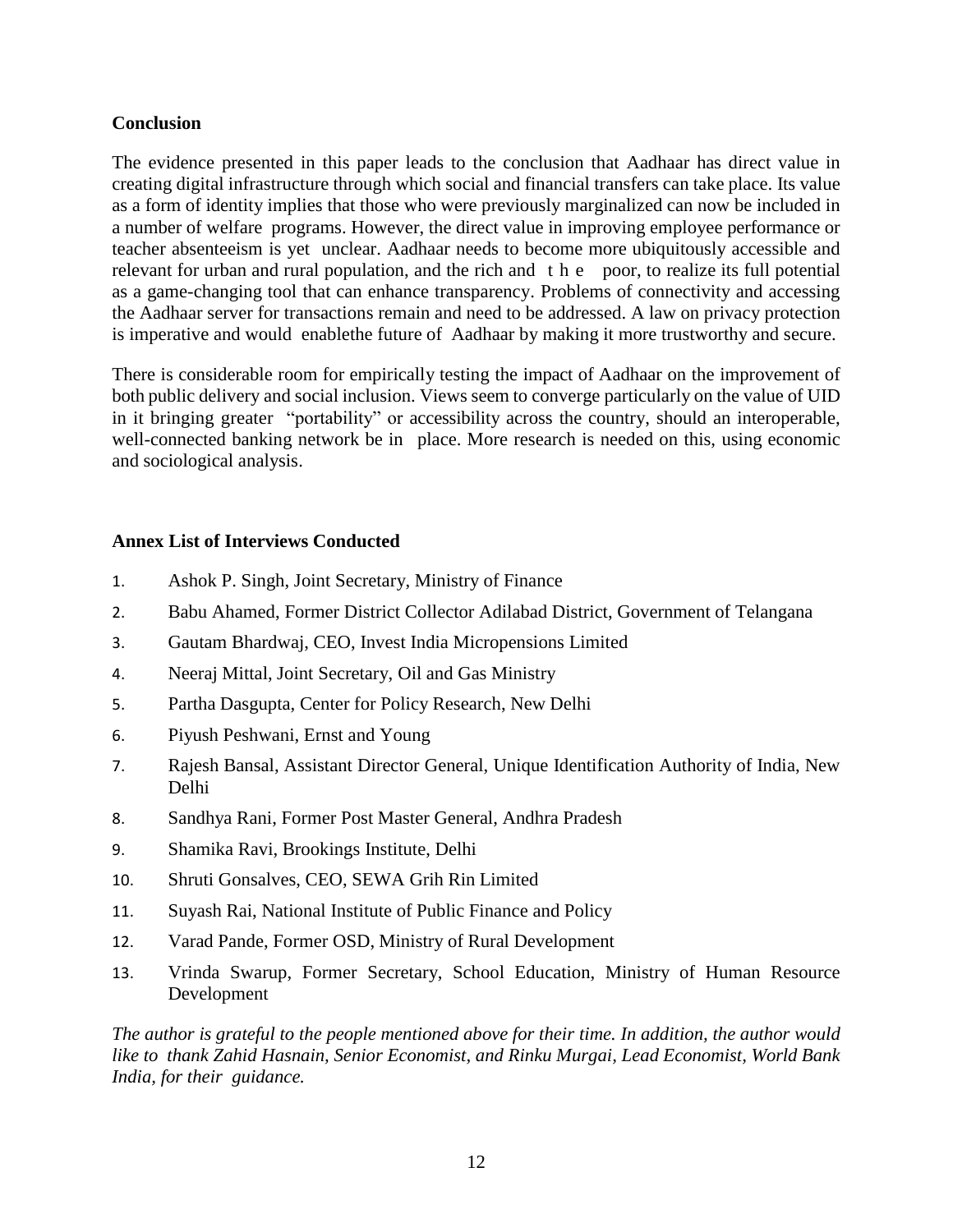#### **References**

- Banerjee, Shweta S. 2015. *From Cash to Digital Transfers in India: The Story so Far*. Washington, DC: Consultative Group to Assist the Poor.
- Banerjee, Shweta S., Sarah Rotman, Stephen Rasmussen, and Suyash Rai. 2013. *Direct Benefit Transfers and Financial Inclusion: Learning from Andhra Pradesh India*. Washington, DC: Consultative Group to Assist the Poor.
- Brewer, Megan, Nicholas Menzies, and Jared Schott. 2015. "Identification Systems Don't Always Serve The Bottom 40%." *Just Development Series* 8. Washington, DC: World Bank.
- *Business Standard*. 2015. "More than 30% government staff clocked in before time on New Year," January 3. [http://www.business-standard.com/article/current-affairs/more-than-30-govt](http://www.business-standard.com/article/current-affairs/more-than-30-govt-staff-clocked-in-before-time-on-new-year-115010300570_1.html)[staff-clocked-in-before-time-on-new-year-115010300570\\_1.html.](http://www.business-standard.com/article/current-affairs/more-than-30-govt-staff-clocked-in-before-time-on-new-year-115010300570_1.html)

*Deccan Chronicle*. 2015. "Election Commission to Link Voter Card with Aadhaar," February 15.

Dreze, Jean. 2010. "UID Facility or Calamity," *The Hindu*, November 25.

- JPAL. 2013. AP Smartcard Impact Evaluation Project Policy Report. [http://econweb.ucsd.edu/~kamurali/papers/Other%20Writing/Implementing%20a%20Bio](http://econweb.ucsd.edu/~kamurali/papers/Other%20Writing/Implementing%20a%20Biometric%20Payment%20System%20%2818%20May%202013%29.pdf) [metric%20Payment%20System%20%2818%20May%202013%29.pdf](http://econweb.ucsd.edu/~kamurali/papers/Other%20Writing/Implementing%20a%20Biometric%20Payment%20System%20%2818%20May%202013%29.pdf)
- Kapur, Manavi. 2014. "Aadhaar-enabled DBT is more demanding than DBT: Interview with Ritika Khera." *The Business Standard*, June 28.
- Kelkar, Govind, Dev Nathan, E. Revathi, and Swati Sain Gupta. 2015. *Aadhaar: Gender, Identity and Development*. New Delhi: Academic Foundation.
- Kharbanda, Vipul. 2014. "The Aadhaar Case," Center for Internet and Society, September 5. [http://cis-india.org/internet-governance/blog/the-aadhaar-case.](http://cis-india.org/internet-governance/blog/the-aadhaar-case)
- Khera, Ritika. 2013. "A Cost Benefit Analysis of Aadhaar." *Economic and Political Weekly* XLVIII (5): 13–15.
- Khera, Ritika. 2014. UID Project: Does Evidence Matter. Ideas for India http://www.ideasforindia.in/article.aspx?article\_id=250
- Mas, Ignacio, and David Porteous. 2015. "Minding the Identity Gaps," February[.](http://ssrn.com/abstract%3D2189989) [http://ssrn.com/abstract=2189989](http://ssrn.com/abstract%3D2189989) or [http://dx.doi.org/10.2139/ssrn.2189989.](http://dx.doi.org/10.2139/ssrn.2189989)
- Mittal, Neeraj. 2013. Direct Benefit Transfers for LPG (DBTL): An Effective Tool for Subsidy Reform. New Delhi: Ministry of Oil and Natural Gas.
- NIPFP (National Institute of Public Finance and Policy). 2008. *A Cost Benefit Analysis of Aadhaar*. New Delhi: National Institute of Public Finance and Policy.